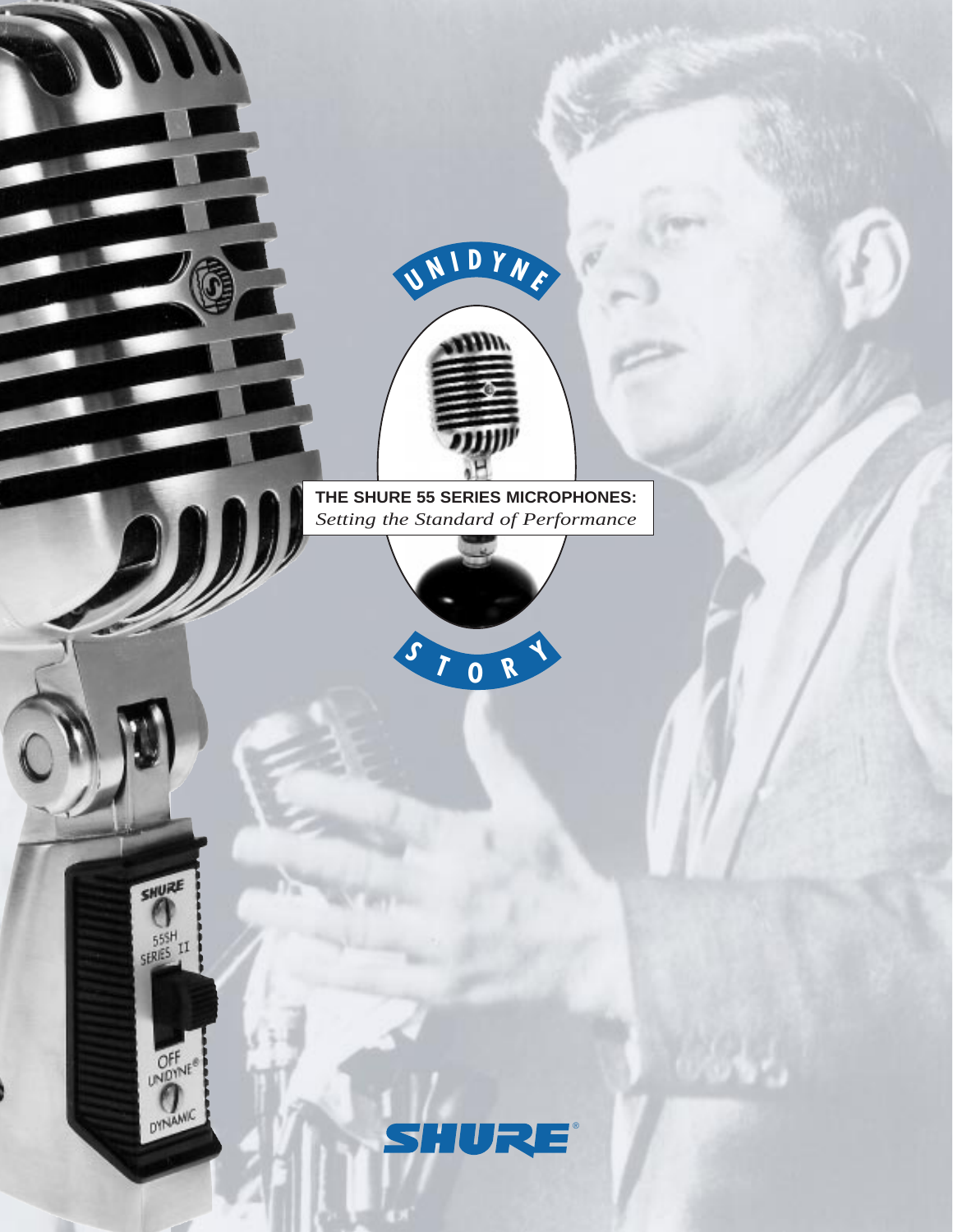*At any given moment, people in all corners of the globe are relying upon Shure products to communicate, entertain, and educate. If you have an active interest in any sector of the audio world, chances are you know and trust the Shure name.*

*Our founder, S.N. Shure, developed our*

**U**

**<sup>N</sup> <sup>I</sup> <sup>D</sup> <sup>Y</sup> <sup>N</sup> <sup>E</sup>**

*company around a set of ethical business principles. The fact that Shure Brothers has entered its eighth decade of continuous operation is a testament to the soundness of these principles. Though we mourn his passing, Mr. Shure's values and philosophy remain with us, and are reflected in the products and service we provide to our valued customers.*

*Our associates are trained and truly believe in Total Quality manufacturing techniques. Our aim is to design and produce the best products available for the markets we serve, and to provide the very best in service worldwide.* 

*Today, we offer a variety of audio products ranging from wired and wireless microphone systems to mixers and accessories. Our components perform in touring sound, broadcast, installed sound, and studio recording applications to name but a few.* 

*Throughout a good part of our history, one series of products has remained in our catalog longer than any others. Widely recognized the world over, they have come to be synonymous with the name Shure. These products are the 55 Series of microphones.* **INTRODUCTION**

> *In presenting this rich and fascinating history of the 55 Series, Shure would like to offer a sincere note of thanks to all of you who have faithfully stood with us over the years. Our commitment to providing you with quality performing products remains the same now as when the first 55 Series Unidyne made its debut in 1939.*  **<sup>S</sup> <sup>T</sup> <sup>O</sup> <sup>R</sup> <sup>Y</sup>**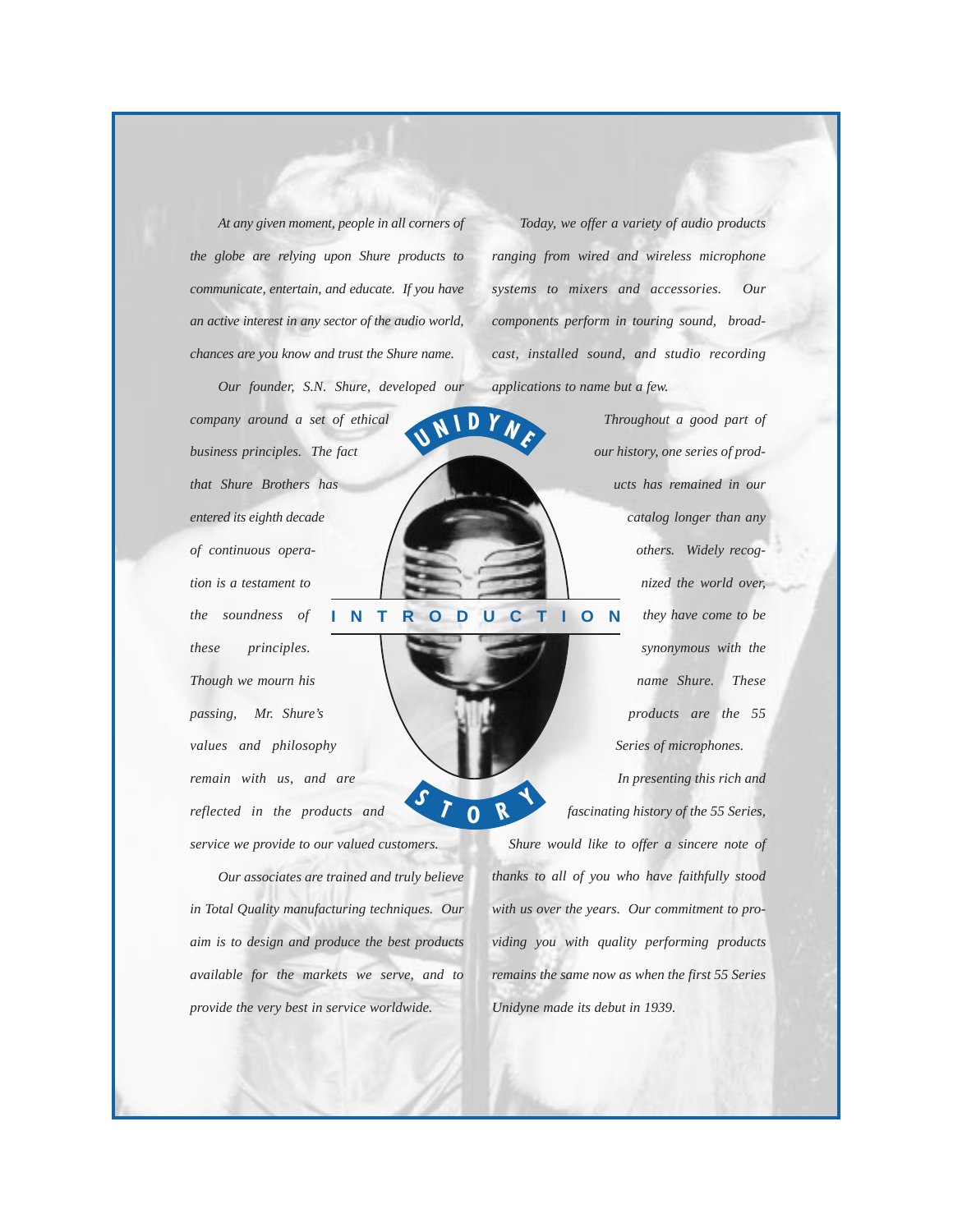

Outwardly sleek in design with a futuristic look well-suited for a 1930s science fiction movie, the 55



*Admiral Chester W. Nimitz*

Series microphones from Shure have come to symbolize what many think of when someone says the word microphone. Following its debut in Shure's 1939 catalog (#152), the 55 Series embarked upon a path spanning seven decades which brought it to a point of professional and public recognition today rarely attained by any product, let alone a group of audio components.

The visibility of the 55 Series and the permanent marks it etched on the world's collective psyche are not the result of happenstance either. Nor are they the careful craftings of some slick advertising campaign. The 55 Series' benchmark status was earned through its reputation as a tireless workhorse and dependable performer, and achieved by its unprecedented audio quality and reliability.

Shortly after their introduction, the 55 Series microphones quickly became a mainstay in the world of audio professionals. Their reputation soon spread among microphone users as well. Celebrities, entertainers, and politicians came to rely upon them. They survived war-time service, and were familiar fixtures at critical, well-known moments in history. Scores of photographs, films, and videotapes show them in the company of kings, queens, presidents, and generals. They stood in front of Frank Sinatra and Doris Day during the Big Band era. Elvis embraced them too (both in person and on a 29-cent stamp issued in 1994 by the United States Postal Service), as have countless other rock stars past and present. Today, some 56 years after their first appearance, 55 Series microphones are as popular and sought after as ever. And while the microphones have been subjected to

internal changes over the years to keep them technologically up-to-date, like an ageless beauty, they still retain the same external appearance of their youth. *Buddy Guy*

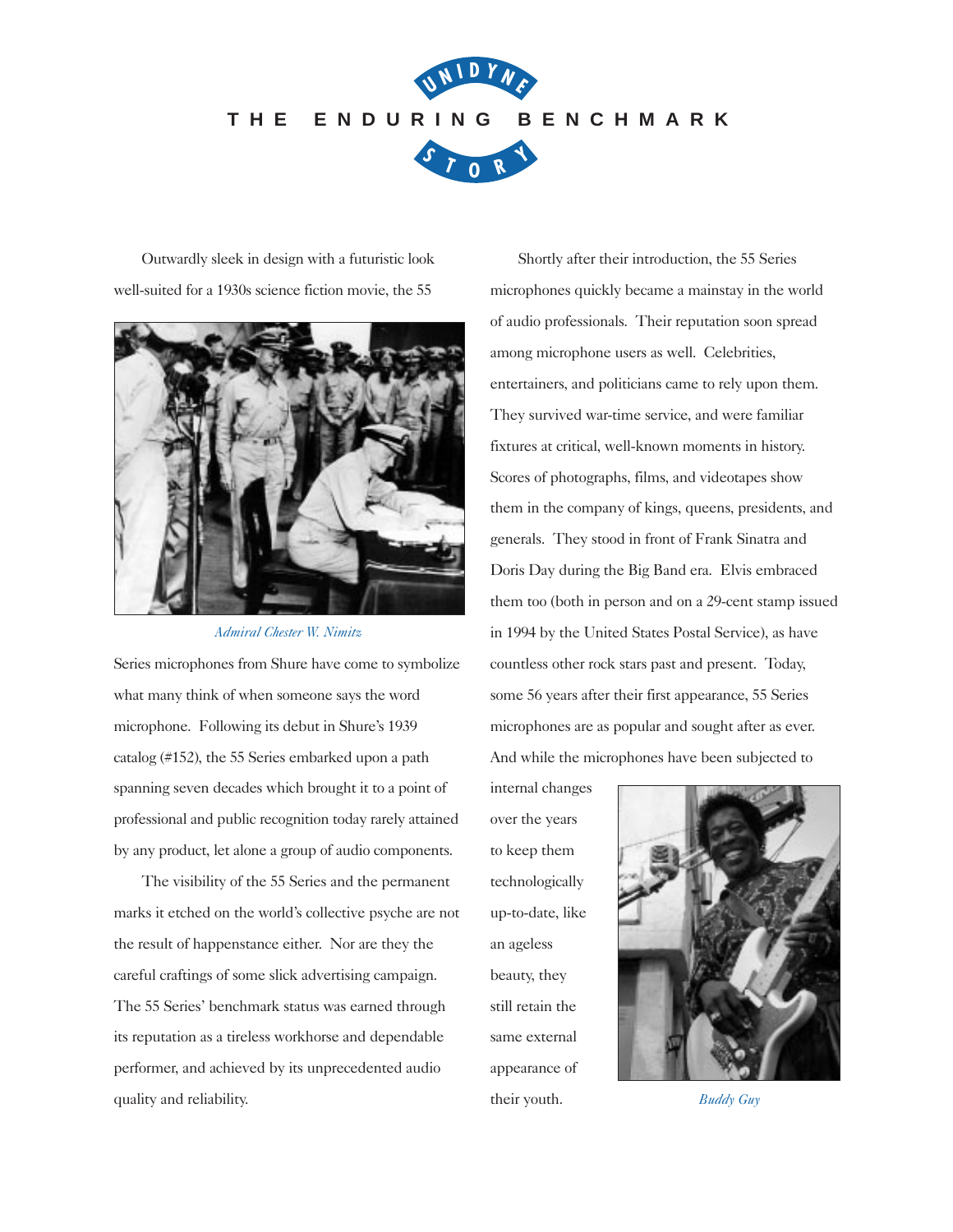



Back in 1939, the original Unidyne® became the first 55 Series offering. In order to satisfy as many microphone applications as possible, it was sold in three distinct configu-

*Famed Shure Unidyne*

rations, each of which had a different impedance. The first, model 55A, utilized a low-impedance design for operation in 35-50 ohm systems. Model 55B was for 200-250 ohm systems, while the model 55C was built expressly for use with high-impedance equipment. List price for the 55A was \$42.50 (U.S.), while models 55B and 55C cost \$45. Catalog copy exclaimed that the microphone incorporated the "very latest in dynamic microphone design." It was, after all, "the first highquality, low-cost moving-coil type dynamic [microphone] with true cardioid unidirectional characteristics." The Unidyne was built to address problems created by feedback, background noise, and reverberation.

Sales literature additionally touted the advantages of cardioid-type true unidirectional microphones, which "give wide angle coverage with excellent high-quality

response at the front, yet are dead at the rear." Verbiage of the time went on to emphasize the ability of the microphone to "pick up and reproduce the sound you want as you want it—to discriminate from unwanted sounds, free from feedback, audience and background noise, room reflection and reverberation." The advantages of the unidirectional microphone embodied in the original Unidyne remain today as the solution of choice in many difficult sound pickup and reinforcement situations.

Utilizing Shure's proprietary "uniphase" technology, the Unidyne was marketed for PA, recording, and broadcast applications. The streamlined chrome head could be tilted up to 90 degrees. A built-in cable connector was supplied, as were a special locking microphone plug attached to the cable, and threads for stand mounting.

Shure engineer Benjamin Baumzweiger is credited with being the driving force behind the creation of the first Unidyne. Baumzweiger (who later changed his name to Bauer), began developing the microphone in early 1937. In undertaking the project,



*Dinah Shore*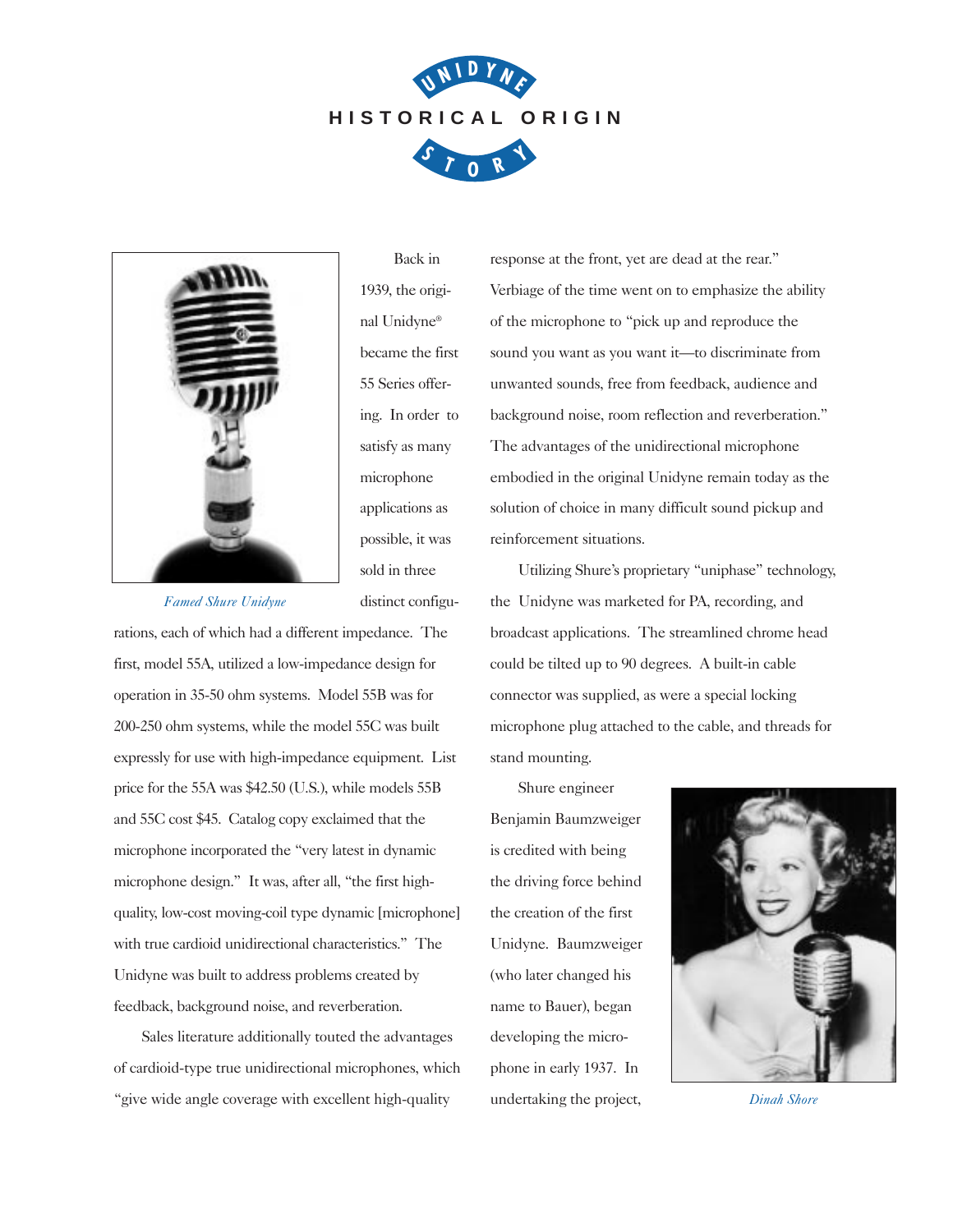his primary objective was to create a unidirectional microphone which used a single dynamic element. Prior to the Unidyne, the most common way of creating a microphone with unidirectional response was to use an omnidirectional (non-directional) element combined with a bidirectional ("figure-eight" pickup pattern) element in a single housing. If the outputs from both cartridges were mixed together electrically in equal proportions, the results would yield a cardioid pattern. In fact, you could obtain supercardioid, hypercardioid, omnidirectional, or bidirectional patterns

these difficulties was to use just one element. He began by examining the physics at work. He knew that if a single element was only exposed to sound on its front side, you'd obtain an omnidirectional response. Conversely, a bidirectional microphone has both sides the front and back—exposed to sound. With that in mind, Bauer knew that if he could partially block the backside of a microphone element, in theory he would achieve a response somewhere between omnidirectional and bidirectional which would be heart-shaped, or cardioid. He set about to create this hypothetical

simply by controlling the relative balance of the two cartridges with a multi-position switch or pan-pot.

Unfortunately, these early dualelement "unidirectional" microphones had many drawbacks. First and foremost,



*The Unidyne is part of a Shure microphone tradition.*

cartridge, and wound up with what Shure would later name the Unidyne.

When complete, Bauer's Unidyne design was configured so that the microphone had a series of front and rear openings which

their size tended to be large and bulky. Performance was lacking as well. Since the omnidirectional and bidirectional elements didn't possess the same frequency responses, and they were in different locations in the housing, their resulting combined frequency response and polar pattern was irregular and difficult to control. Overall, the concept was far from perfect, but better than nothing if you were facing serious feedback or noise problems.

Ben Bauer realized that the best way to deal with

allow sound waves to reach both sides of the element's diaphragm. The sound waves reaching the diaphragm from the rear had a longer path and passed through openings which produced a time delay between the sound entering from the rear and sound waves striking the front of the diaphragm. By varying the amounts of acoustical resistance encountered at the rear openings, Bauer was able to achieve cardioid, supercardioid, or hypercardioid patterns using a single element, and the first true unidirectional dynamic microphone became reality.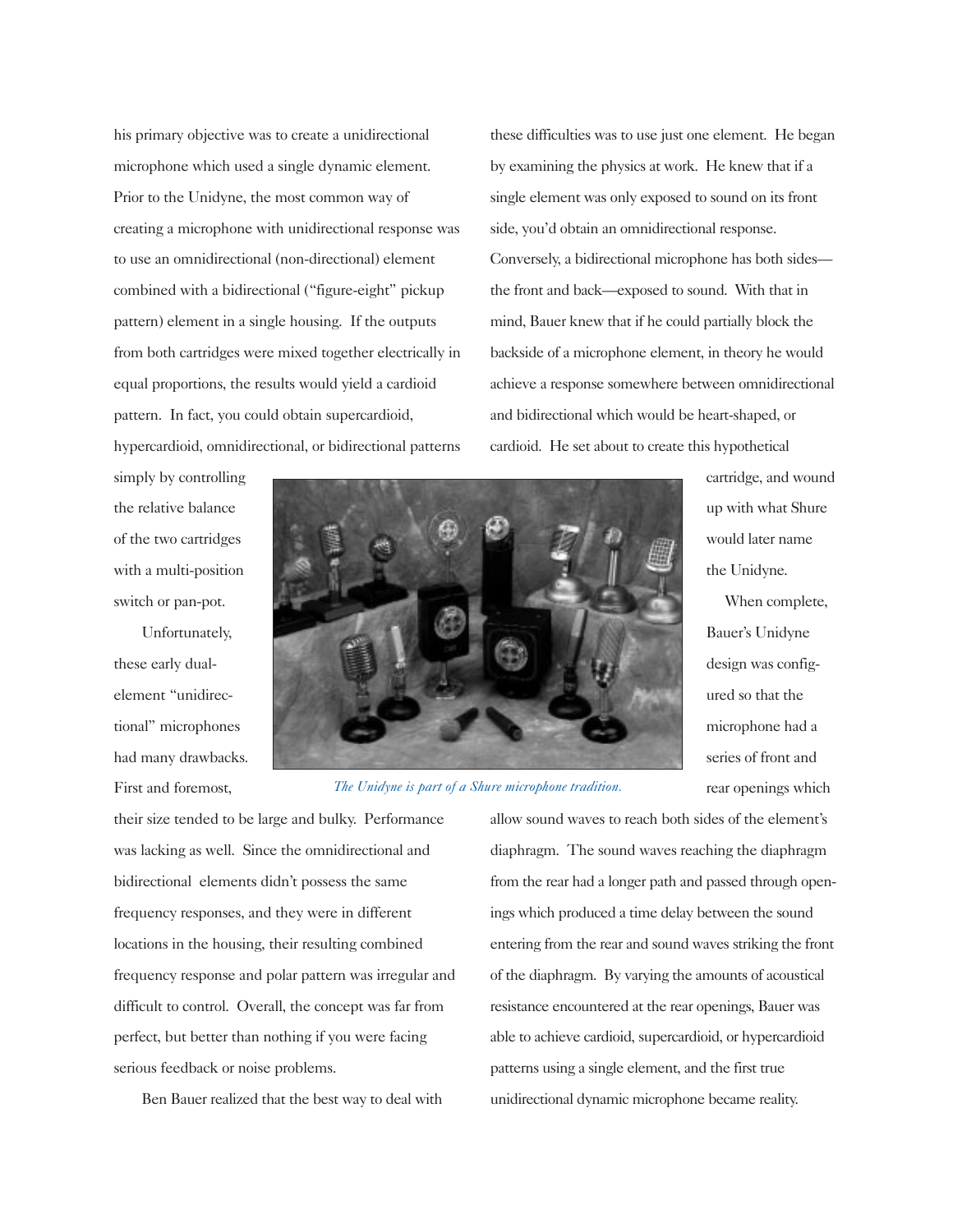## **THE MICROPHONE THAT NEEDS NO NAME**

**<sup>N</sup> <sup>I</sup> <sup>D</sup> <sup>Y</sup> <sup>N</sup> <sup>E</sup>**

**U**





An instant success once it hit the marketplace, the original Unidyne was the best sounding mic available, and set a new standard of high quality audio pickup combined with discrimination

*Red Skelton*

against unwanted sounds. True to Bauer's design theories, the directional response was more predictable and better behaved than its predecessors, so it offered a tremendous new ability to control feedback and reduce ambient noise pickup. In addition, its size was small compared to competitive offerings, thereby making it popular with singers, entertainers, and public speakers.

During the years between 1939 and 1946, the Unidyne remained largely the same. Changes to the line were insignificant for the most part during these war years, with the most noticeable ones centering around new model numbers. Variations to the original design included the 1940 introduction of a separate broadcast version (model 555), which had an improved isolation mount. An external call letter plate and a shroud could be purchased separately as accessories to this unit.

By 1947, the broadcast version had become model 556, and the three separate models designed for use with different impedances were replaced with one single model (model 55) which was equipped with its own multi-impedance selector switch located under the case at the rear. Changes were in the offing at the end of the decade, however, as Ben Bauer prepared to deliver yet another breakthrough.

"In 1950 we developed a print ad which dramatically illustrated the dominance within the industry the Unidyne held around the globe," Shure communications consultant Howie Harwood recalls. "It was titled 'Used the World Over More Than Any Other Microphone' at the top. The subhead read simply 'The Microphone That Needs No Name'. Underneath the headings we ran a large photo of the

Unidyne. The name or model of the microphone didn't appear anywhere. The ad ran in all of the trade publications. One of the reasons we created it was to demonstrate how familiar the Unidyne had



*Groucho Marx and Betty Hutton*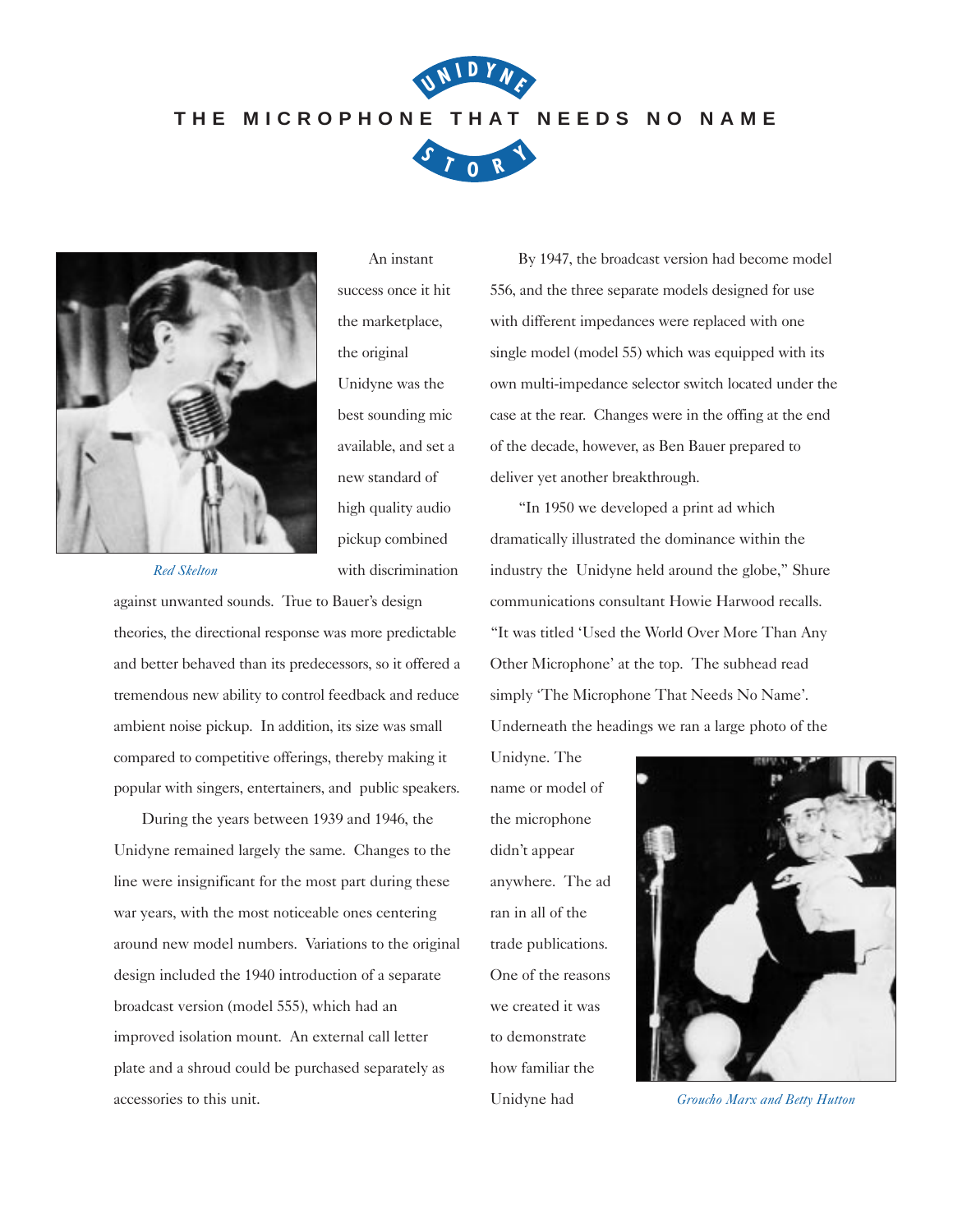become. By that time, it was a microphone which needed no name or introduction. It was recognized everywhere."

At about the same time the print ad first appeared, Ben Bauer finalized all of the elements required to put the next generation of Unidynes into production. First unveiled in 1951, the new "Small Unidyne" microphones (featuring the Unidyne II cartridge) improved upon all the features which made

The new cartridge brought more Unidyne success to Shure, and carried the marque until 1988, when it was replaced by a modern cartridge similar to the one used in the Shure SM48 hand-held musical and performance microphone. Just as in the time between the introduction of the original Unidyne and the advent of the Unidyne II cartridge, the period between '51 and '88 saw little change in product configuration.

Today, the

microphone is almost outwardly identical to the 1951 version. Other than a modifi-

cation made to each

model's base in 1962, and the elimination

of the multi-impedance selector switch

in the late '70s, the

the original Unidyne such a success. As their name implies, the Small Unidynes were lighter in weight and more compact than the originals. Compared to their predecessors (which were still



*Indira Gandhi*

offered as "Standard Unidynes" in '51), the Small Unidynes were only about two-thirds the size, and were available in two model configurations—Model 556 (for broadcast) and Model 55S (for general purpose). Internally, the new cartridge improved performance across the board with the addition of improved magnet materials, diaphragm suspension, and cartridge isolation. Random noise energy pickup was reduced even further, while frequency response was improved as well. Like the Standard Unidynes, the Small Unidynes were also equipped with a multi-impedance selector switch.

only other visible changes made were to the material lining the housing, which started out as reddish-brown silk in the earliest models, was changed to blue, then black, and finally to black foam.

Shure's current catalog shows the 55SH Series II, which houses the SM48-style cartridge. As reliable as all of its forebears, the microphone's cardioid/dynamic design has even better frequency response and directional characteristics. It continues the benchmark tradition of performance and dependability established with the original Unidyne.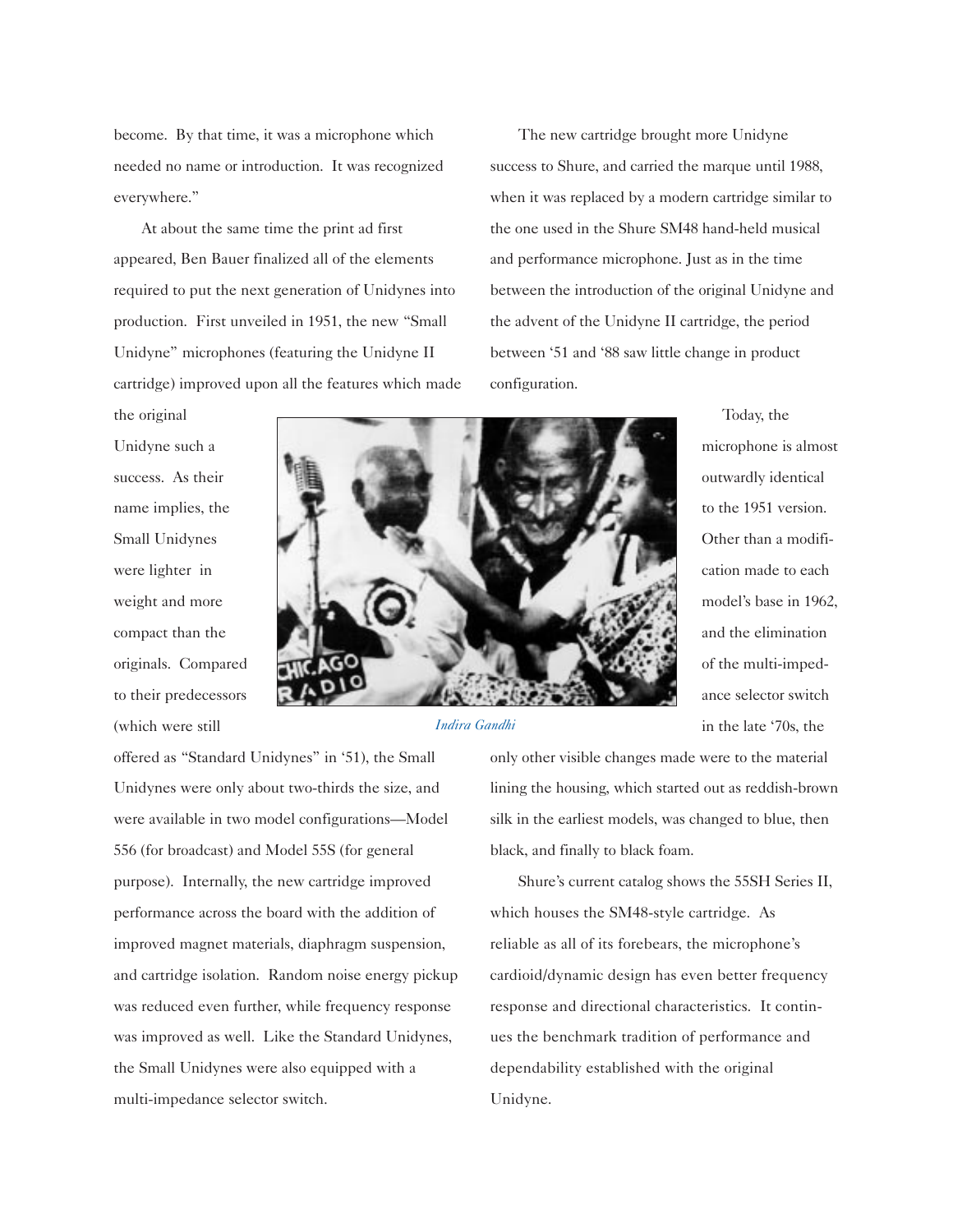

For anyone who has read this far, a twofold question logically arises: What's so special about the 55 Series microphones, and why do they remain so popular? "Part of the answer lies in the fact that they have become cultural icons," answers Shure applications engineer Tim Vear.

"Technically speaking, they also had the luck of falling into a design category which proved to be the one which won out over everything else. Carbon and crystal microphones gradually fell by the wayside, but dynamic microphones live on."

One of Shure's prominent—albeit unofficial—historians and keeper of corporate folklore, Vear is an expert on 55 Series facts, philosophy, and trivia. "With the exception of some reissues of old Neumann condenser microphones, I don't think there are any other microphones in production today that go back as far as the 55 Series models," he states. "The reality of

having been around for generations has helped make

these products an icon, both internally here at Shure and to the rest of the world. If you look around our offices, you'll find 55 Series pins, engravings, posters, etched paperweights, and bookends. The image has even served as a watermark on invoices. When people within our industry see a 55 Series microphone, they can't help but think of Shure. Conversely, when someone outside of the industry sees one, it serves as a visual cue

which can help transport them to a different era. Something I refer to as a 'coolness quotient' also adds to the icon status of the 55 Series. Viewed from a design perspective, they exude all of the coolness of a '57 T-bird, Stratocaster guitar, or a James Dean movie. They are, however, much more than a symbol. They are real microphones which adhere to the Shure tradition of excellence in performance and quality."

*55SH Series II*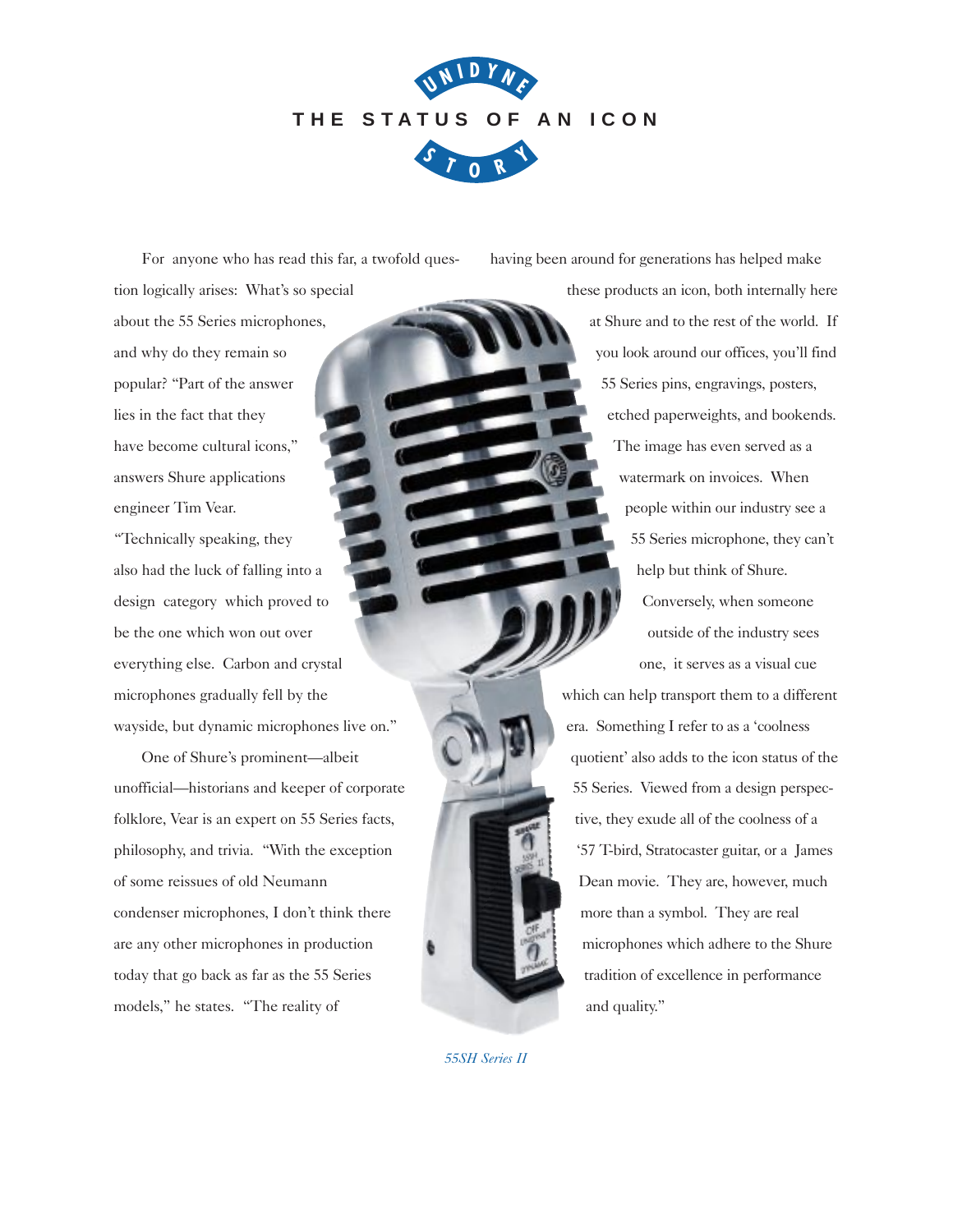## **INTO THE FUTURE**

*If the performance of the 55 Series from the original Unidyne to the model 55SH Series II available today is any indication, the line is in good shape to face the audio challenges of the millennium. The future will most likely find 55 Series microphones still serving a variety of sound reinforcement needs, and being used in films and on TV to add realism to scenes depicting events from the past. Will they still be cool too, in 2002? Of course. Just look into the polished luster of the ribbed housing. The answer is right there.*

> *©1996, Shure Brothers Inc. Written by Greg DeTogne*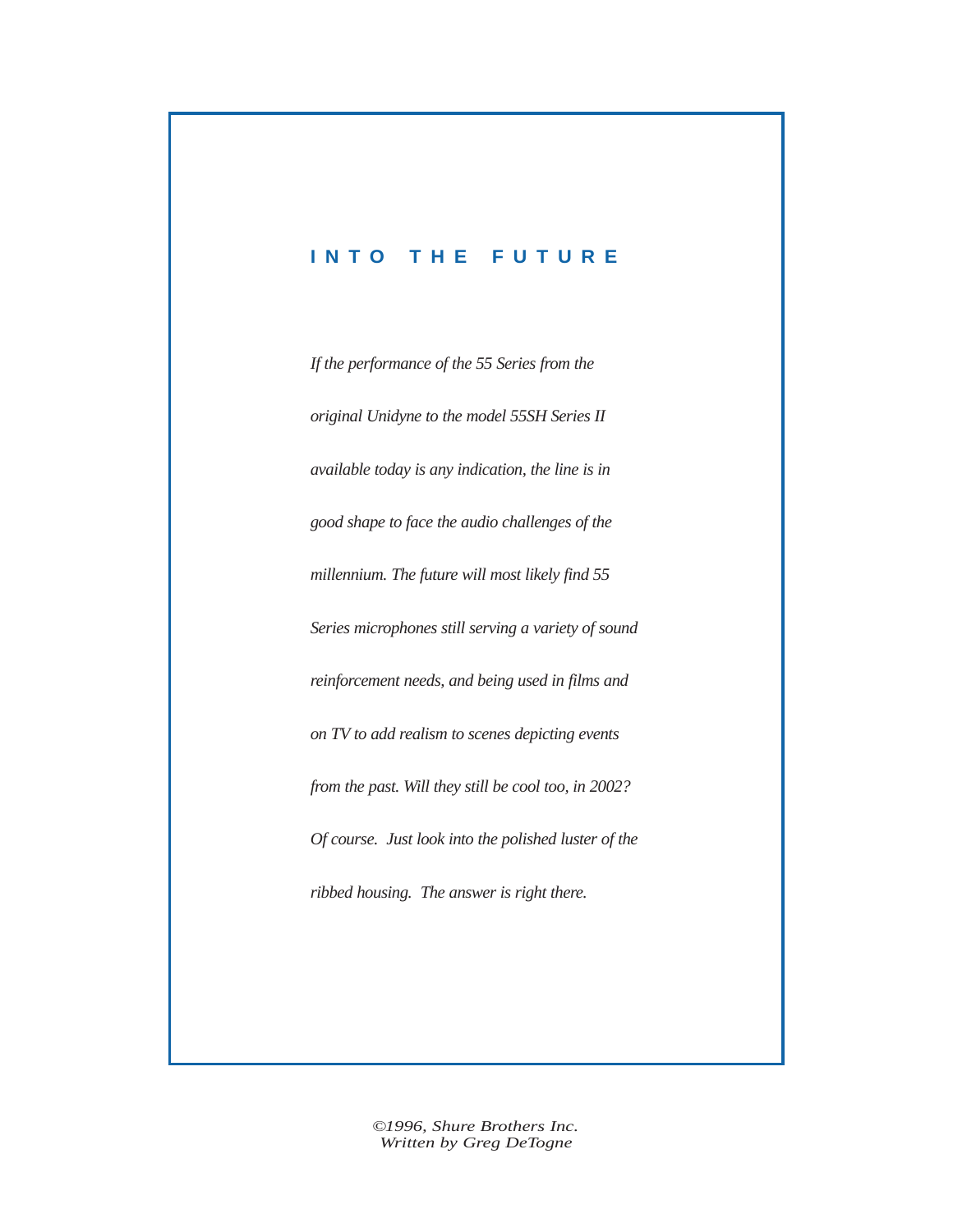## **HIGHLIGHTS IN UNIDYNE HISTORY**

**<sup>N</sup> <sup>I</sup> <sup>D</sup> <sup>Y</sup> <sup>N</sup> <sup>E</sup>**

**U**



By virtue of its status, the 55 Series has led an exciting life. It helped to define different eras, and enjoyed front row seating at noteworthy events of all description. Some highlights from its illustrious history include:

The day crooner Rudy Vallee scrapped his quaint, but old-world megaphone and switched to a Unidyne, he became the first prominent entertainer to adopt the technology for live performances.

General Douglas MacArthur used Shure Unidynes on the deck of the U.S.S. Missouri during ceremonies which ended the war with Japan in 1945.

You don't have to look closely to see the Unidyne in the famous photo of President Harry S. Truman holding up the erroneous newspaper headline reading "Dewey Defeats Truman".

JFK was frequently photographed making speeches with a stylish chrome-plated microphone stand-mounted in front of him.

Photos of Eva Peron delivering speeches clearly demonstrate her microphone of choice. True to history, the Unidyne also made it into "Evita", the Broadway hit musical based on her life.



*Rudy Vallee*



*General Douglas MacArthur*



*Harry S. Truman*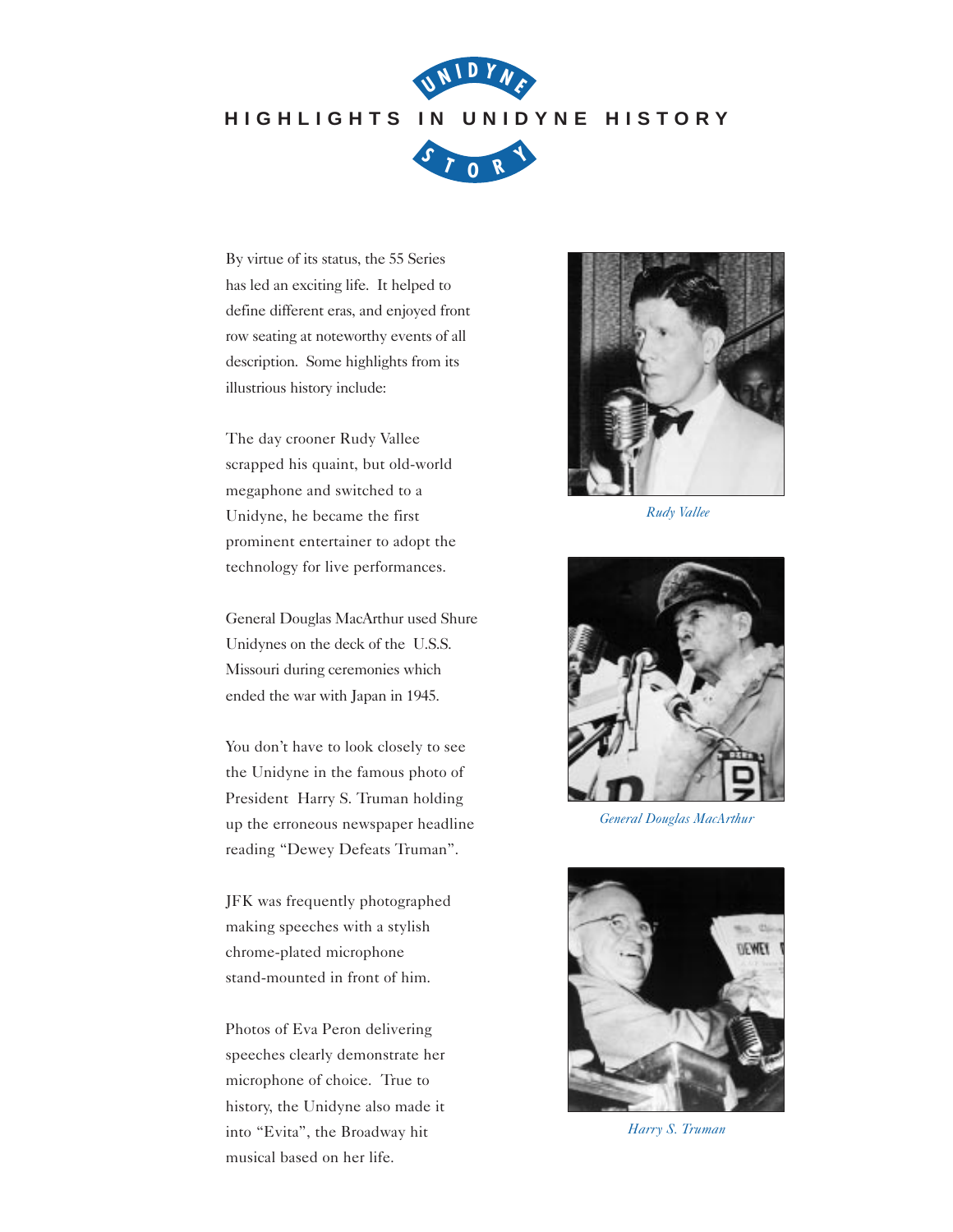

*President John F. Kennedy*



*Tony Bennett*

The film "Good Morning Vietnam", starring Robin Williams, made the Unidyne its virtual co-star. The microphone was also seen in print ads and posters for the film across the US.

In 1994, the U.S. Postal Service issued six stamps which prominently featured the Unidyne. One of them was the 29-cent Elvis stamp.

The list of major entertainers who used or are still using Unidynes would probably fill two thick volumes. Just a smattering of name-dropping from the complete list includes Marlene Dietrich, Dean Martin, Jerry Lewis, Tony Bennett, Red Skelton, Axl Rose, Buddy Guy, and Tom Petty.